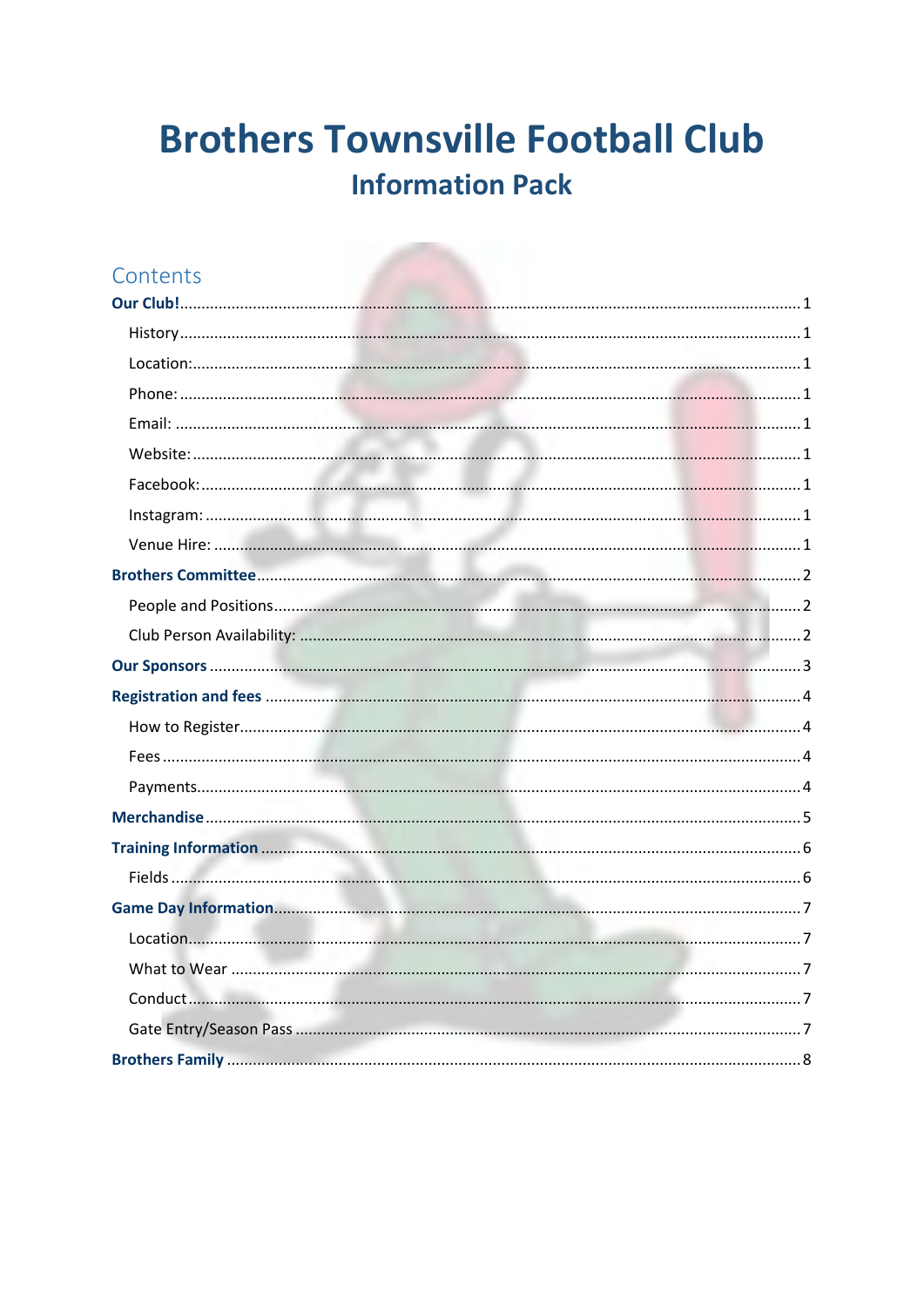

### Our Club!

#### <span id="page-1-1"></span><span id="page-1-0"></span>**History**

Brothers Townsville Football Club was first established in 1967 with its Club House based at Keyeta Park which is now the home of Joyce Mayne and surrounding shops across from Castletown Shopping Work.

In 1989, our Club House was built at our new and current home at Hi Vista Park, Mount Louisa ready for the 1990 season.

Our club is run by dedicated volunteers who keep the wheels turning in one of the biggest Football Clubs in Townsville.

In 2021 we had 50 Junior teams and a teams representing in each Senior Level.

We also hire our Club House for functions and events. Please contact the Venue Hire Manager for furthers details including costs and restrictions.

<span id="page-1-2"></span>Location: Cnr Bayswater Road and Banfield Drive, Mount Louisa

<span id="page-1-3"></span>Phone: 4774 7192 (5.30pm – 6.30pm) weekdays and home game times

<span id="page-1-4"></span>Email: [team@brotherstownsvillefc.com](mailto:team@brotherstownsvillefc.com)

<span id="page-1-5"></span>Website: [www.brotherstownsvillefc.com](http://www.brotherstownsvillefc.com/)

<span id="page-1-6"></span>Facebook: Brothers TSV Football Club

<span id="page-1-7"></span>Instagram: brothers\_townsville\_fc



<span id="page-1-8"></span>Venue Hire: Contact [team@brotherstownsvillefc.com](mailto:team@brotherstownsvillefc.com) for availability and cost.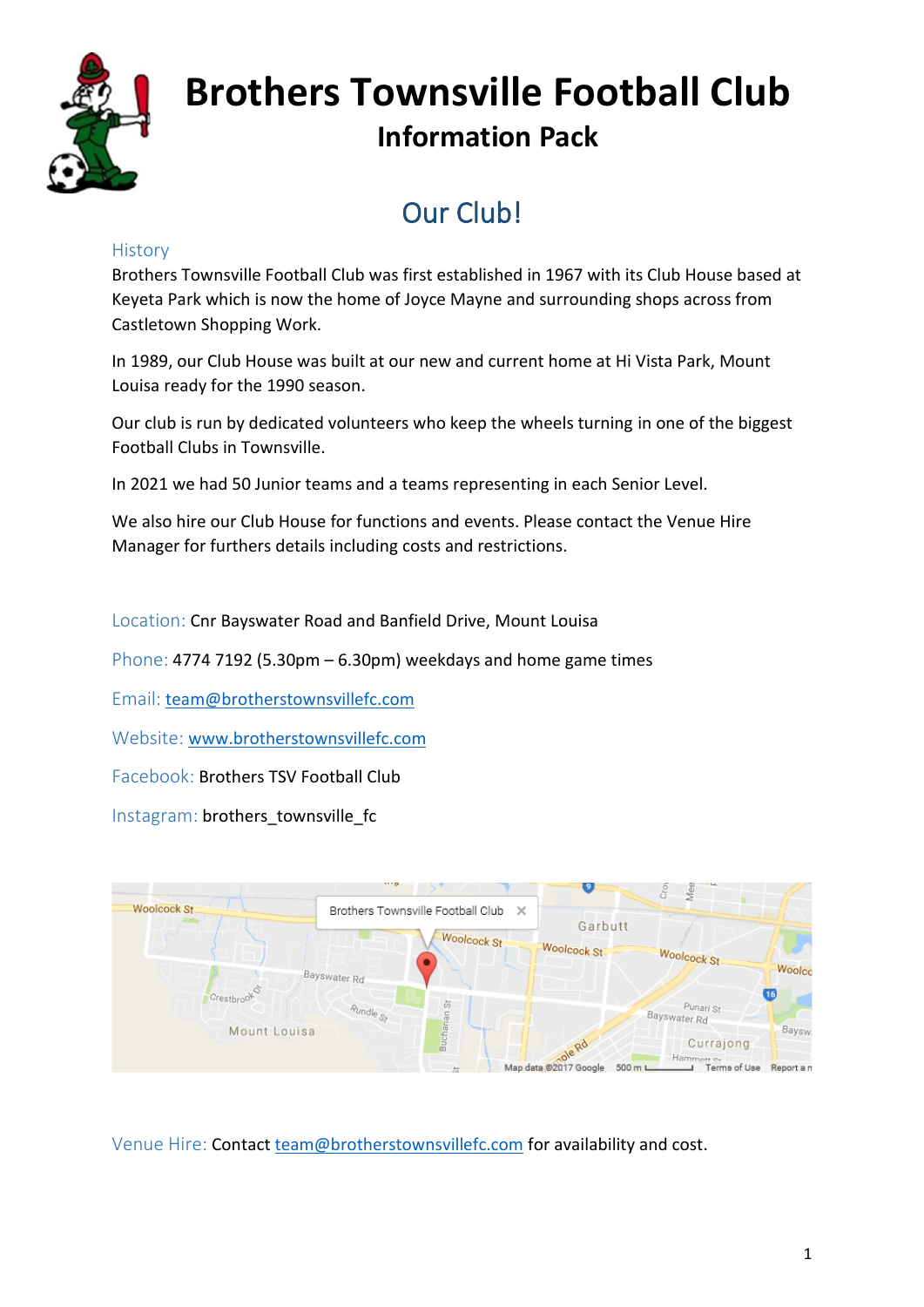

### Brothers Committee

| <b>Title</b>                               | <b>Name</b>                      |
|--------------------------------------------|----------------------------------|
| President                                  | John Fergus                      |
| <b>Senior Vice President</b>               | Steve McNaughton                 |
| <b>Junior Vice President</b>               | <b>Adam Michael</b>              |
| <b>Secretary</b>                           | Tania Hocking and Kristy Michael |
| <b>Treasurer</b>                           | Megan Turner                     |
| Registrar                                  | Michelle Eaton                   |
| <b>Maintenance &amp; Equipment Manager</b> | John Jackson and Dan Green       |
| <b>Venue Hire</b>                          | John Fergus                      |
| Bar                                        | Jarod Roughley                   |
| Canteen                                    | Vacant                           |
| Sponsorship                                | Vacant                           |
| <b>Media</b>                               | <b>Mackenzie Hocking</b>         |
| Six a Side                                 | Megan Turner                     |
| <b>Merchandise</b>                         | <b>Tania Hocking</b>             |
| <b>Volunteer Coordinator</b>               | <b>Tania Hocking</b>             |

The Brothers Committee always welcomes volunteers to assist! Please let us know if you can assist the club in any way!

#### <span id="page-2-2"></span>Club Person Availability:

<span id="page-2-1"></span><span id="page-2-0"></span>People and Positions

On training days, we will have a club person available for enquiries, registration payments and merchandise, Monday – Thursday 5.30pm to 6.30pm.

Please note, all of our committee volunteer on top of work and family committees and do not get paid. There may be occasions where we might not be available or take a short time to get back to any emails, messages or enquiries.

The best form of contact if you're unable to come to the clubhouse during available times is to email [team@brotherstownsvillefc.com.](mailto:team@brotherstownsvillefc.com)

We always welcome assistance during the busy times  $\odot$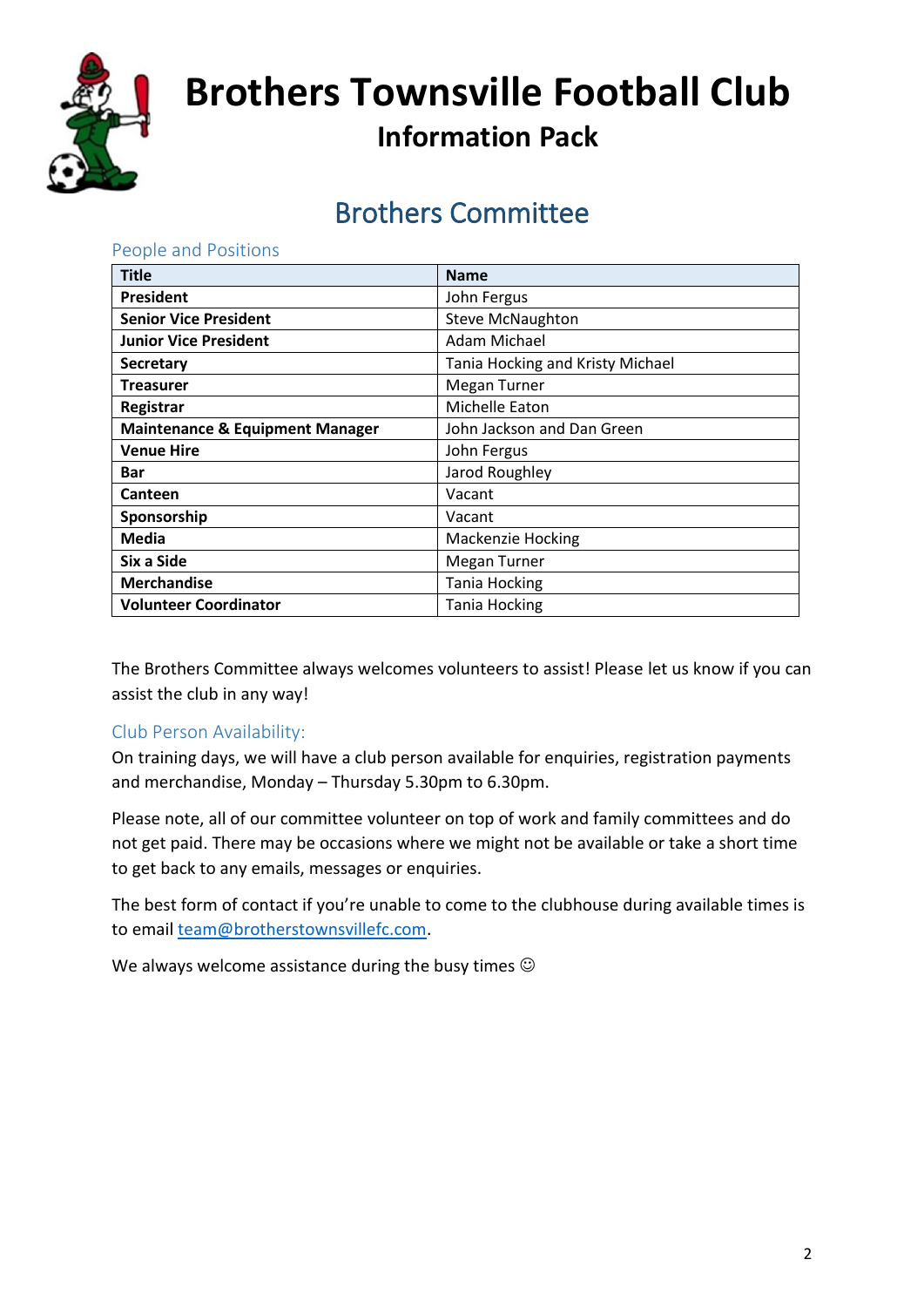

### Our Sponsors

<span id="page-3-0"></span>Our sponsors are businesses and people who assist us in keeping costs down for our families and provide the facilities and equipment we do.

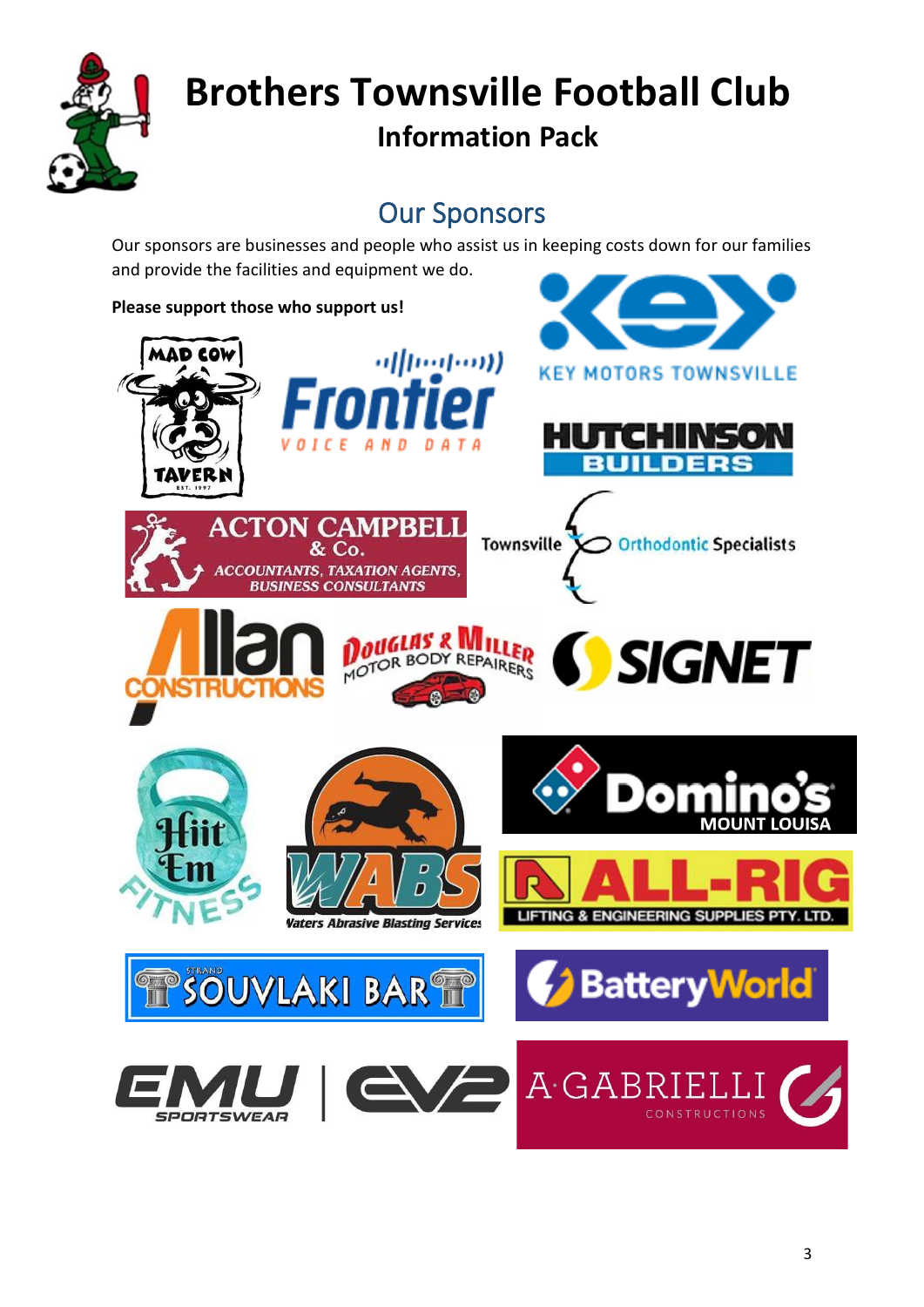

### Registration and fees

#### <span id="page-4-1"></span><span id="page-4-0"></span>How to Register

Registrations are completed through PlayFootball.com.au

If you already have an account/registering again for 2022 – [http://account.footballnetwork.com.au](http://account.footballnetwork.com.au/)

If you are new, you can create a new account via [http://account.footballnetwork.com.au/register.](http://account.footballnetwork.com.au/register)

A photo is required when registering and all new players, must supply a copy of their Birth Certificate to the club.

Once registered, our Registrar will accept the registration once payment has been received and allocate to a team.

<span id="page-4-2"></span>Fees MiniRoos (U5-U11) \$285 Junior Competitive (U12-U15) \$340 Youth (U16/17) \$375 Seniors \$440

#### <span id="page-4-3"></span>Payments

Full payment must be received or a payment plan in place prior to the first round of games.

Payment options are:

- Full payment online when you register
- Direct transfer. (Brothers TSV FC BSB 124 191 ACC 1053 4747)
- Payment at club (Eftpos or cash)
- Ezypay arrangement. 8 fortnightly repayments.
	- o Fees do occur. Forms are available on the website, on collection at club or in this pack. Merchandise purchased at the club can be added to the EzyPay arrangment.

#### **\*\*\*FairPlay vouchers are also accepted\*\*\***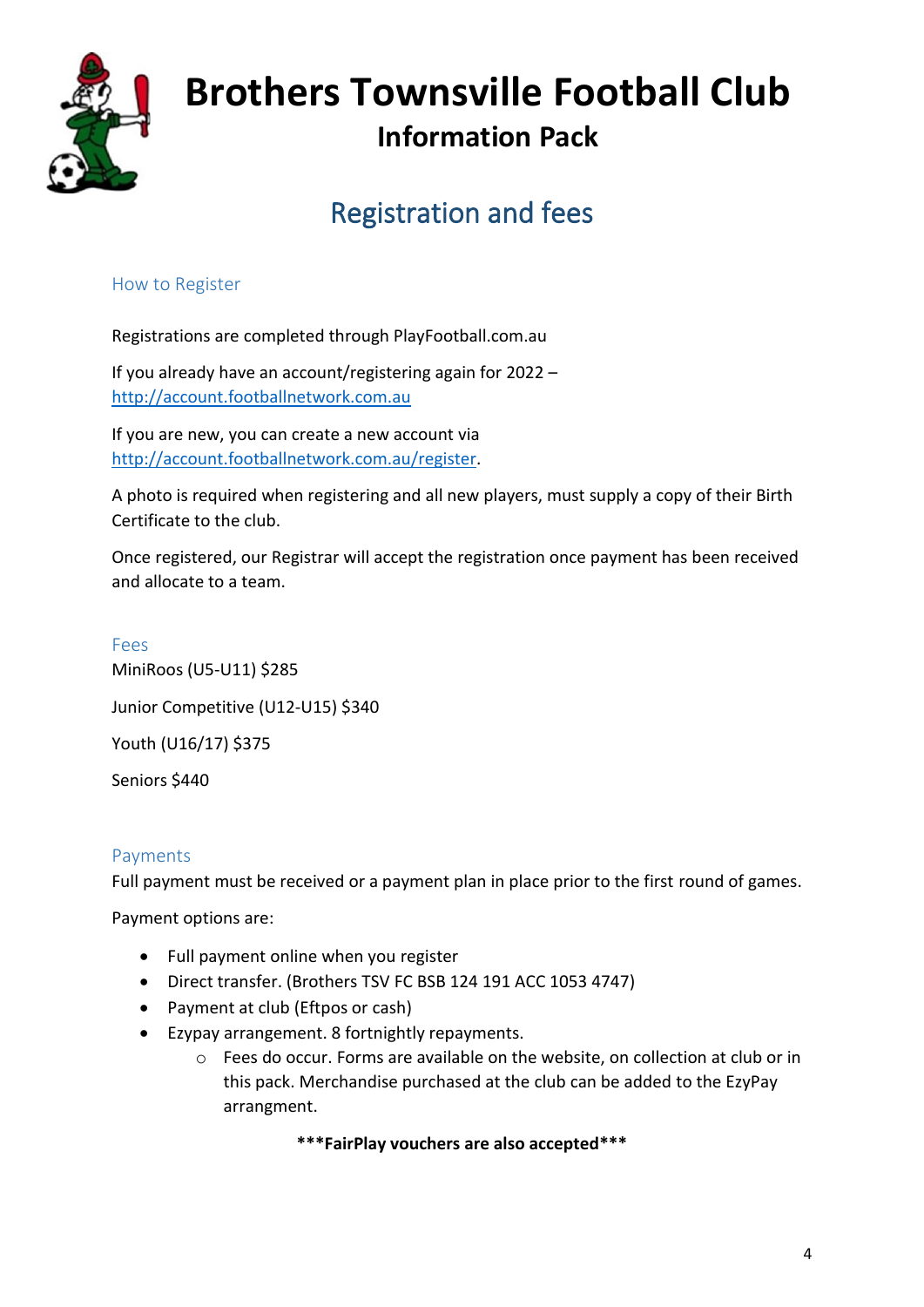

### **Merchandise**

<span id="page-5-0"></span>We have a wide range of merchandise available.

Junior players are required to purchase a training shirt, playing shorts and socks. A junior pack is available with additional optional items.

We have most items in stock but we recommend purchasing your merchandise as early as possible. Keep an eye on our Facebook page as we open orders for our special stock throughout the year.

|                                                   |                     | \$60                                                        |
|---------------------------------------------------|---------------------|-------------------------------------------------------------|
| Senior Pack (polo, training shirt, playing socks) |                     |                                                             |
| \$25                                              |                     |                                                             |
| \$25                                              | Towel               | \$30                                                        |
| \$15                                              | EV2 Pro socks       | \$25                                                        |
| \$40                                              | Fishing Shirt (New) | \$50                                                        |
| \$20                                              | Hoodie              | \$55                                                        |
| \$20                                              | <b>Backpack</b>     | \$30                                                        |
|                                                   |                     | Junior pack (playing shorts, training shirt, playing socks) |

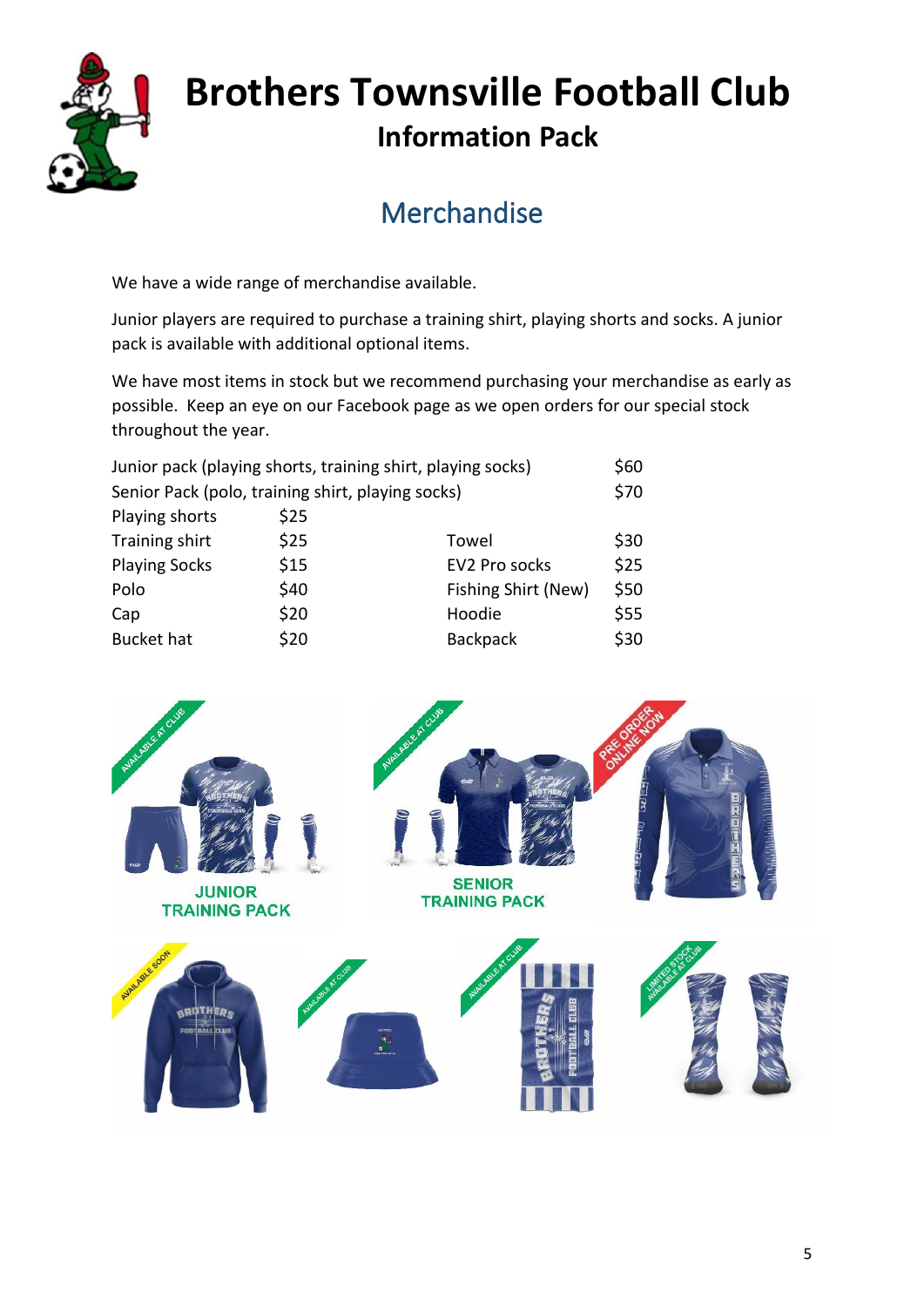![](_page_6_Picture_0.jpeg)

<span id="page-6-1"></span>Fields

## **Brothers Townsville Football Club Information Pack**

### Training Information

<span id="page-6-0"></span>Training is held at Brothers home ground in Mount Louisa.

Training days and times are determined by the Coaches availability and also the availability of fields.

Training details will be provided on the Team Allocation Day.

![](_page_6_Figure_6.jpeg)

Partridge Street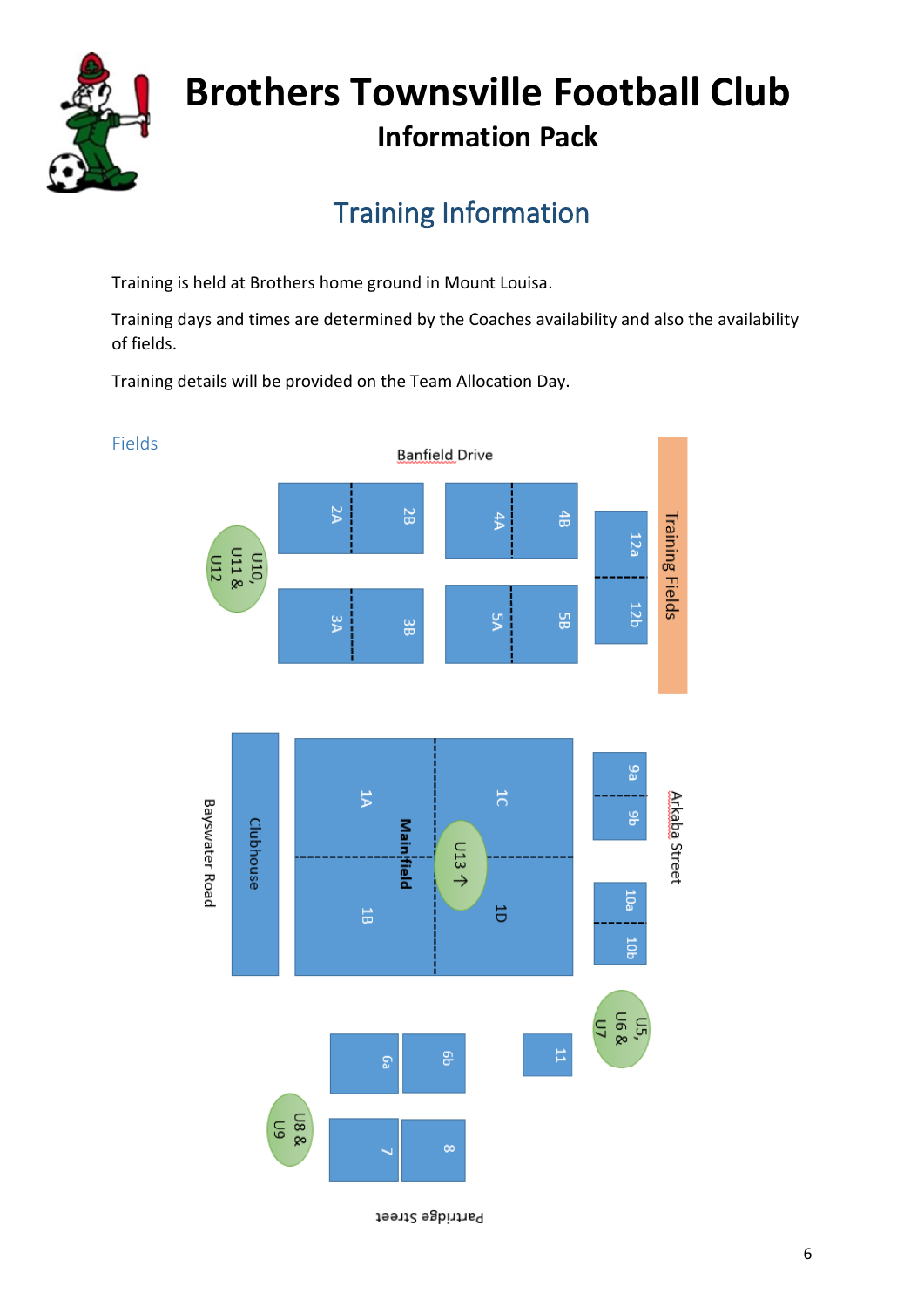![](_page_7_Picture_0.jpeg)

### Game Day Information

#### <span id="page-7-1"></span><span id="page-7-0"></span>Location

All junior games are held at the 1300Smiles Active Park, Murray Sporting Complex – Annandale.

Season games for Juniors are held on Saturdays, morning and afternoon. We are unable to provide specific times until all clubs have provided team details to build a draw. Please be mindful that due to this time of year, some games can be cancelled due to wet weather.

#### <span id="page-7-2"></span>What to Wear

Playing shirts are issued to the Manager for team use throughout the season. Playing shirts are to be kept together and not to be issued to players to take home each week. (This is dependent on COVID instructions)

Players are to wear Brothers shorts and socks at each game. When playing another Brothers team, the away team will wear their training shirts. Shin pads **must** be worn in each game.

\*\*Peak caps, watches, necklaces and any other jewellery cannot be worn during games.\*\*

#### <span id="page-7-3"></span>Conduct

As all our players, Managers, Coaches, parents and families represent Brothers TSV FC during games, unruly behaviour at games cannot be tolerated. We encourage parents to cheer and support but please do not 'coach' from the sideline as this causes confusion to players and undermines the coach.

Team Managers and Coaches will receive copies of the MiniRoo rules. We encourage this to be shared with all parents and players to confirm understanding.

In the past, McDonald's have sponsored awards for the MiniRoo games held at 1300Smiles Active Park. We encourage Mangers or parents to take photos and send these through to us on game days. Each week we will collate these photos and share on our Facebook Page.

#### <span id="page-7-4"></span>Gate Entry/Season Pass

Football QLD North have a \$5 entry fee to enter the complex grounds for all adults who do not hold an Official lanyard. Players and children are free. Volunteers man the entry points and are quite often abused by parents who feel they should be exempt from paying.

These parents are reported back to the Club for action, so we hope this don't occur from any of our families. Don't forget Coaches and Managers receive a lanyard for free entry!

Season passes are available from Football QLD North or if you volunteer for NQ Volunteer, you will also receive a lanyard to obtain free entry.